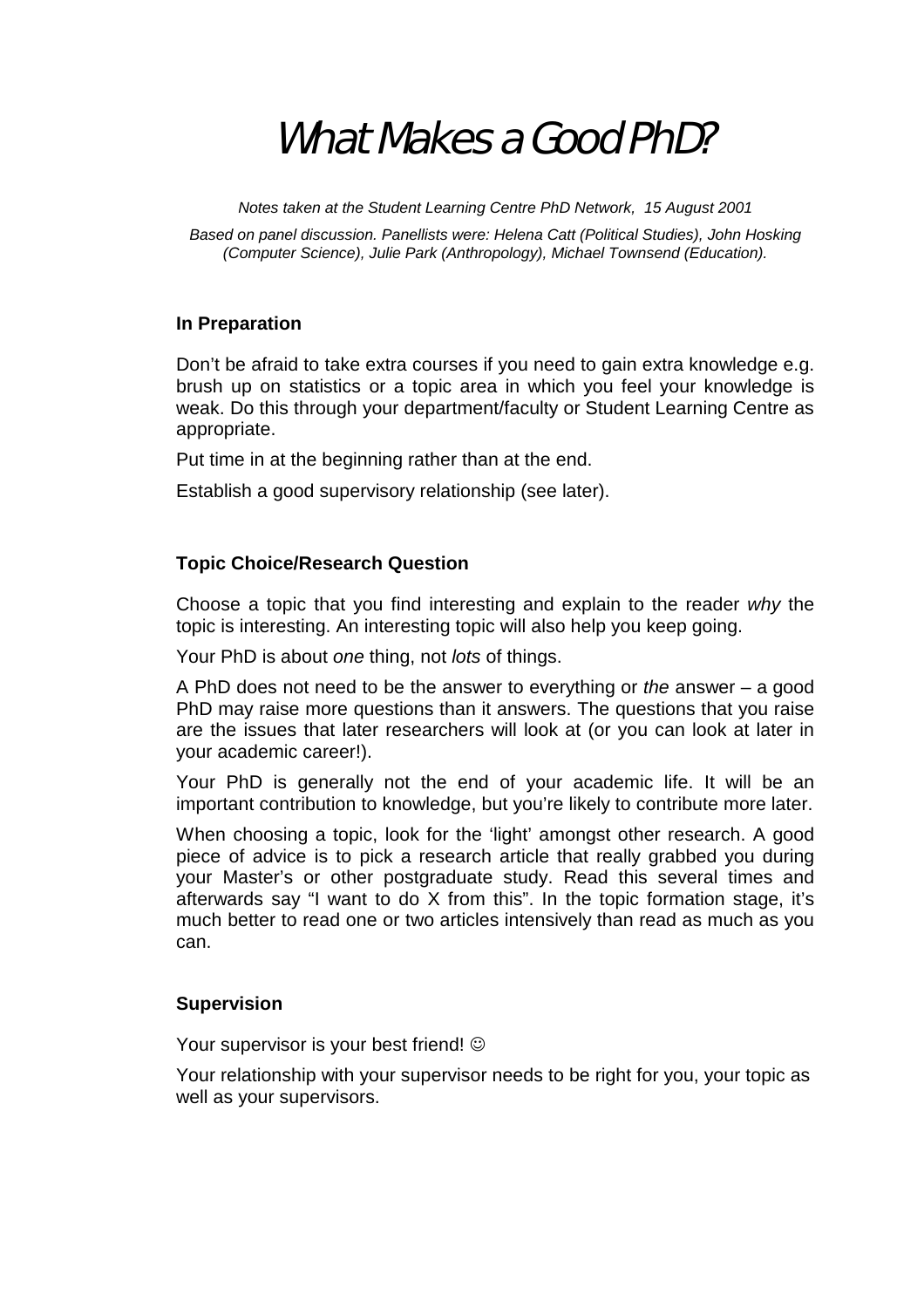Keep in mind that your supervisor will be able to view the bigger picture, they will have a good idea as to whether your topic is manageable, pitfalls you may encounter along the way, what the oral exam will be like etc. Listen to them!

Try to go to your supervisor with possible *solutions* rather than *problems* – show some initiative.

Generally, supervisors hate to see first drafts – try to have a reasonable go at it before giving them a copy to read. Supervisors are not there to sort your writing out for you – that's your job!

#### **Your Narrative**

Consider how the narrative occurs in your discipline e.g. does your discipline give the reader the answer and then explain how you arrived at this answer, or does it guide the reader through the process of finding the answer? Within this, consider if you feel comfortable using this narrative.

Think about why you have chosen the structure you have – can your thesis be structured better?

#### **Be Kind to Your Reader**

A PhD is NOT a mystery novel!  $\odot$ 

Set the scene for your reader, position them and then guide them through your thesis. A good PhD will tell a story. Make good use of 'signposts' – tell the reader where you are going to go, summarise afterwards, and have appropriate links throughout.

#### **On the Literature Review**

Consider the placement of your literature review. Should this be a chapter at the beginning of your thesis or is it better to have an 'invisible literature review' which discusses your literature throughout the thesis.

The literature review should be balanced with the remainder of the thesis e.g. it generally should not take up two-thirds of an empirical thesis.

Keep in mind that the literature review is not *your* ideas or new information. Therefore, try to hit the reader with something new well before page 50 of your thesis!

A good PhD will indicate to the reader that the student *knows* the literature.

The literature review that you first write is not the one that will be included in your final product. The version of your literature review that is finally included needs to be very *focused*. Some supervisors recommend writing this after you have written your results, this will help your focus.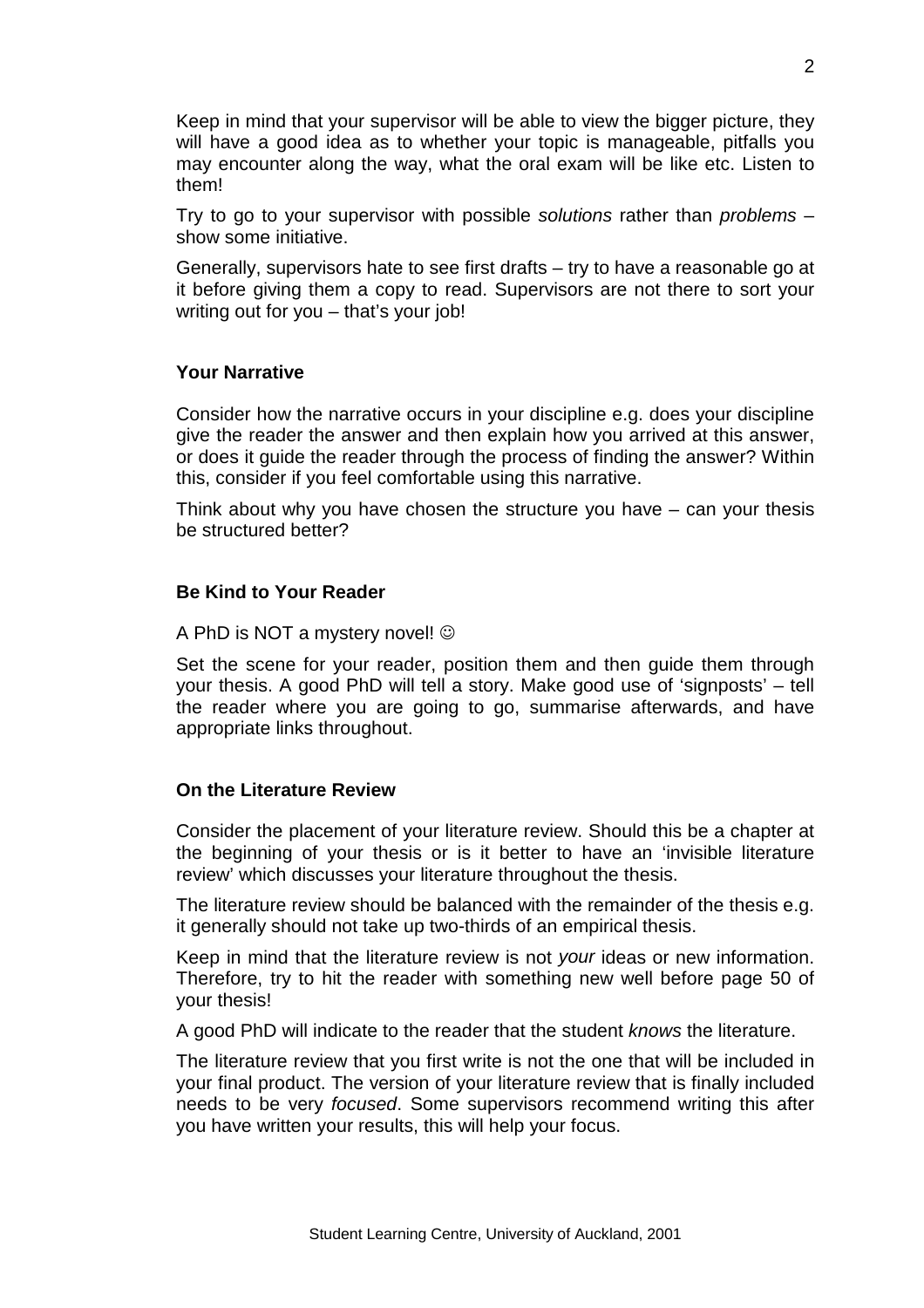Understand your context well and indicate that you are aware of it.

Make it clear to the reader *what* you are contributing.

Your contribution needs to be unique, and show originality.

How will you make your contribution original? Try to find your piece of the jigsaw – try something new (perhaps a new methodology), make new links, borrow something from another field, or try something in a new context.

# **Concluding**

Be critical and reflect on your work. Take some time out from your PhD before final revisions – go visit a beach without your notes and really think about it.

Acknowledge the limitations of your PhD.

Your final chapter should elevate the tone of your PhD – leave the reader in a positive frame of mind. Consider questions such as 'Why did I do this?', 'How will this change the world?'.

# **Conciseness & Confidence**

Don't use 'woolly' terms or um and ah over what you are trying to say – get to the point!

Make strong sentences and don't use conjecture.

A PhD is not about how much you can write – don't generate words just for the sake of it.

How long should a PhD be? How long is a piece of string?

# **Be Concrete**

A PhD is often about developing an abstract idea and making it concrete. A good way to help make this idea concrete is to use examples to illustrate throughout.

# **Other Pearls of Wisdom**

Set up collegial networks. These could be inside or outside your department, with other academic staff, other postgraduate students (Master's or PhD) or professionals in your field of study. You may like to set up a formal reading, writing or support group. Visit the Student Learning Centre website for information regarding this.

When it comes to your oral exam keep in mind that *you* are the expert – be confident!